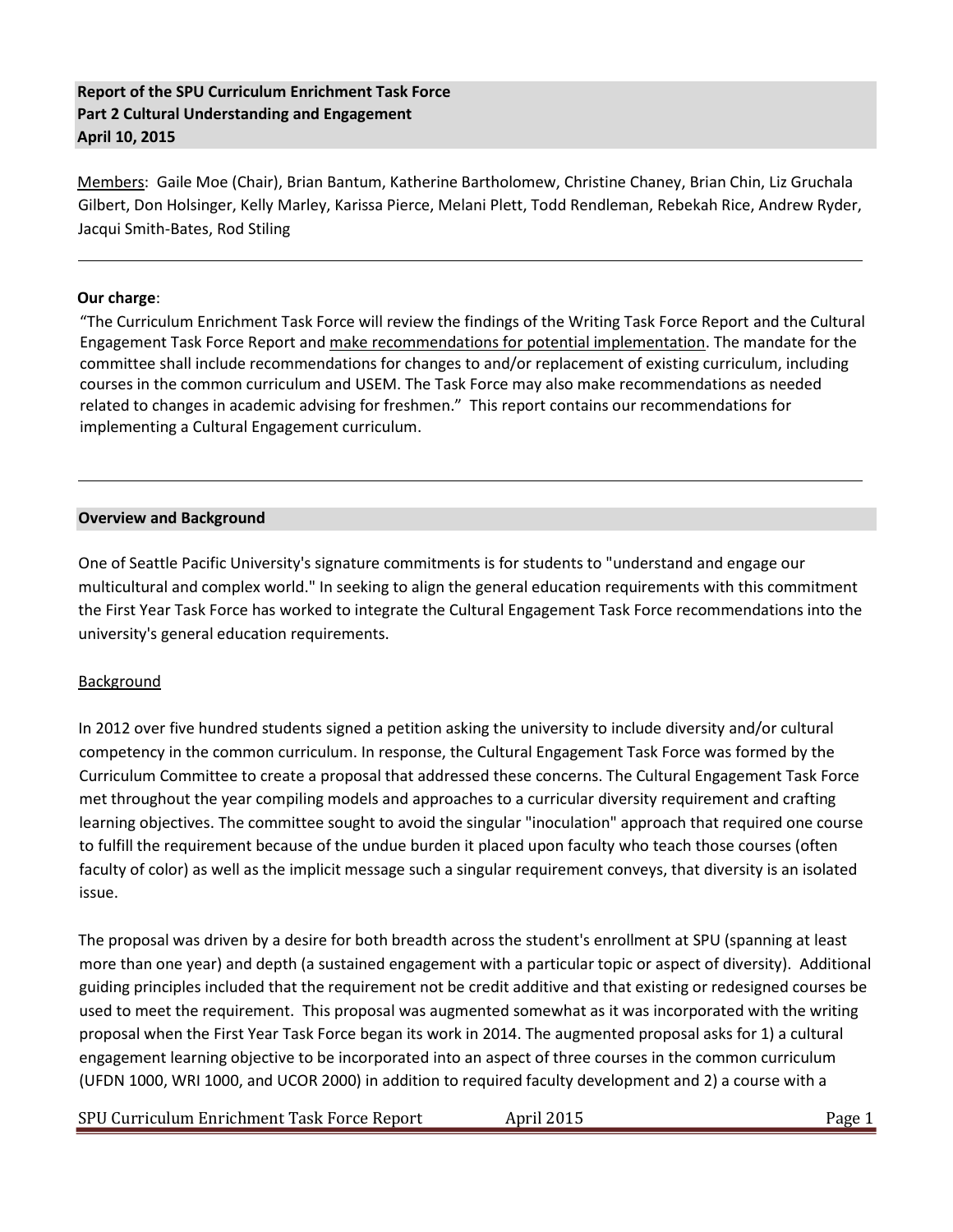Cultural Understanding and Engagement (CUE) designation that has been approved to meet at least one of the Cultural Understanding and Engagement learning objectives as a primary focus.

## Rationale

The overall rationale for the Cultural Understanding and Engagement requirement is threefold. First, a CUE requirement is an explicit curricular mechanism that demonstrates how SPU meets one of its four signature commitments to be a place that "understands and engages a multicultural and complex world." Up to this point such a requirement was absent from the common curriculum and only sporadically addressed in either the exploratory curriculum and/or within particular majors. To align the curriculum with the stated university learning goals, a CUE requirement must be a universal requirement for all students.

Second, a CUE requirement aligns SPU with the majority of US colleges and universities. Currently, over 68% of US colleges and universities require at least one course that addresses diversity within their general education program (Laird). But this requirement is not only necessary for alignment with predominant curricular shifts in higher education, but more importantly, a CUE requirement reflects SPU's commitment to preparing students for a quickly changing context in the United States. In 2040 there will be no racial/ethnic majority, suggesting a need for deeper awareness of difference in the world, and how to begin to understand the significance of these differences in varying social spaces. In addition to these rapid changes, the United States continues to navigate complex realities with their roots in gender, sexuality, and differing physical and mental abilities. Beginning to address the realities of these complexities within the common curriculum is consistent with SPU's commitment to prepare students for a rapidly changing and increasingly culturally complex world. Admittedly, "diversity" is a contested term and can be understood in vastly different ways. For the purposes of this committee, the term has focused on racial, ethnic, and gender diversity drawing upon the available language of diversity on SPU's formal statements on diversity and reconciliation. (It is highly recommended that SPU develop a singular, universal statement on diversity to guide future developments and processes regarding all aspects of diversity across campus.)

Lastly, the CUE requirement addresses the curricular need through a multilayered approach rather than relying upon a single course requirement. This structure employs three courses within the common curriculum (WRI 1000, UFDN 1000, UCOR 2000) to incorporate one or more of the stated learning objectives (see below) into course learning objectives or goals. While the entire course may not be focused on an aspect of racial/ethnic/gender diversity, it incorporates these learning objectives through readings, assignments or activities. Such incorporation creates an "inclusive" learning space that contributes to deeper learning opportunities as diversity is communicated to be a value that permeates across a curriculum. Additionally, this model demonstrates a commitment to diversity that is shared across the faculty rather than requiring faculty who specialize in areas of diversity to bear the primary burden of teaching these required courses and thus possibly reifying misconceptions of who should "care" about diversity. But in addition to these inclusive spaces within the common curriculum, the CETF also recommends a required course where a central objective intersects with an aspect of diversity. Such a course requires students to address an aspect of diversity in a deep, sustained way that immerses them in the critical and complex issues of a particular facet of our diverse world.

Taken together, these aspects of the Cultural Engagement proposal emphasize diversity as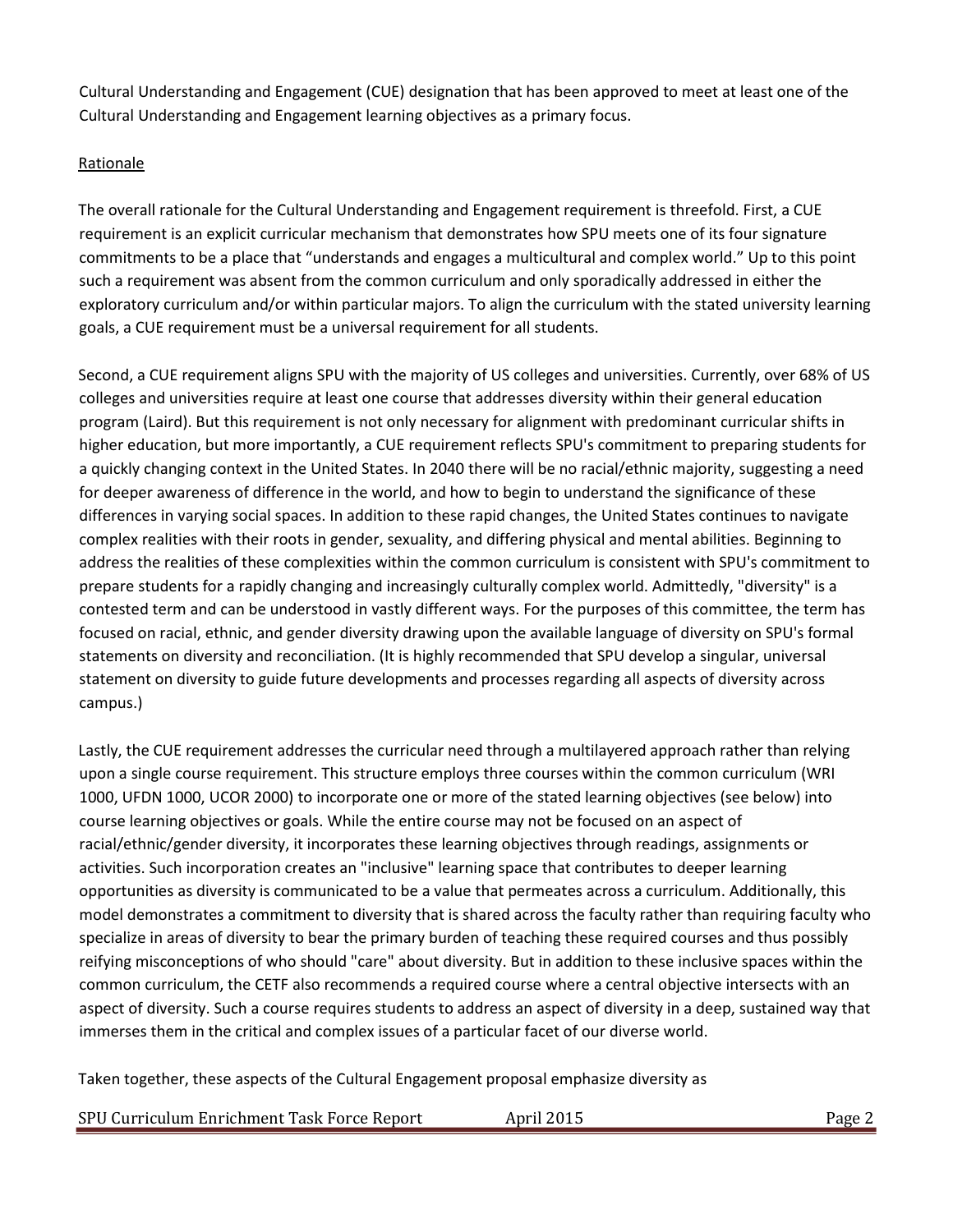- 1. A shared responsibility of the entire faculty, across departments
- 2. An issue that is not academically isolated, but a vital aspect of a student's entire academic experience (theologically, historically, in their reading and writing skills)
- 3. Requires deep sustained engagement with at least one topic to develop the skills, knowledge and attitudes necessary to navigate a complex world.

### **Learning Objectives for Cultural Engagement.**

Using the work of D.K. Deardoff and other scholars, the Association of American Colleges and Universities developed a Values Rubric for colleges and universities to assess students' learning in college related to intercultural knowledge and competence. Cognitive skills (cultural self-awareness, knowledge of cultural worldview frameworks), behavioral skills (empathy, communication), and affective attitudes (curiosity, openness) are identified in this rubric. This work provided the framework for our recommendations. We chose to operationalize these skills as described below to develop the following learning objectives for our requirement.

- 1. Understanding patterns and histories of inequity Students are introduced to the systemic and/or historical forces that create racial, ethnic, social and/or gender inequality. (Cognitive skill: knowledge of cultural worldview frameworks)
- 2. Understanding culture/s, dynamics of cultural and racial, ethnic and gender differences interpersonally and in society – Courses fulfilling this objective will focus on one or more of the following:
- a) self-understanding of their racial/ethnic/gender identity not only as an individual, but also within the larger cultural context or
- b) examining diverse cultures (open to discipline-specific sources and methods) giving particular attention to racial/ethnic/gender-specific cultural expressions or other specific challenges, histories, or methods or
- c) demonstrating the ways in which diverse racial or ethnic groups are/were marginalized by perception of their use of language or restrictions on their language.
- (Cognitive skill: cultural self-awareness and knowledge of cultural worldview frameworks; Affective attitude: asks complex questions about other cultures)
- 3. Preparing students for vocations with cultivation of diverse workplaces, conflict resolution, peacemaking, and community development – Students are
	- a) introduced to ways of navigating diverse workplaces with cultural and linguistic competency,
	- $\underline{b}$  trained in skills of conflict resolution, and/or learn ways to identify effective methods of cultivating diverse environments,
	- c) trained in community needs and development strategies, or

**\_\_\_\_\_\_\_\_\_\_\_\_\_\_\_\_\_\_\_\_\_\_\_\_\_\_\_\_\_\_\_\_\_\_\_\_\_\_\_\_\_\_** 

- d) learn strategies to advocate for the poor, dispossessed, or marginalized.
- (Behaviorial skills: communication, empathy, interpretation of intercultural experiences; Cognitive skills)
- 4. Articulating reconciliation as participation in God's reconciling work in the world Students examine how the process of identifying patterns of inequality, developing a self-understanding of one's cultural history and present, developing skills of peacemaking and/or justice all contribute to God's reconciling work with and in the world. (Cognitive knowledge, behavioral skills, affective attitudes. Integrates self-reflection and an understanding of cultural diversity as God's work in the world with a sense of vocation and mission)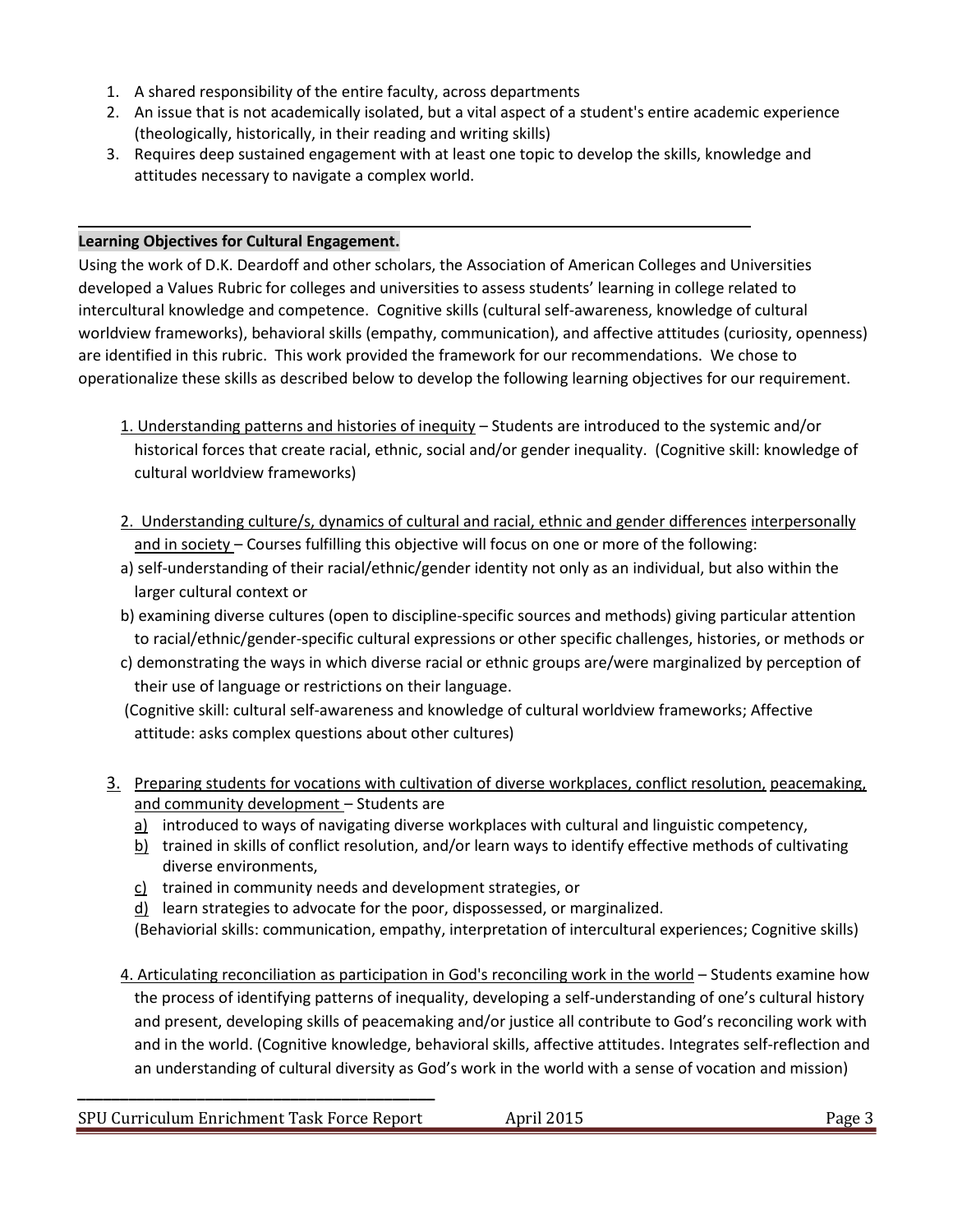#### **Recommendations for implementing a Cultural Engagement curriculum.**

#### 1. Incorporate Cultural Engagement in the Common Curriculum

As noted above, the Cultural Engagement Task Force proposed integrating cultural engagement content in the Common Curriculum. Three courses were subsequently identified: WRI 1000 and UFDN 1000, both completed in the first year and UCOR 2000, typically completed in the second year. These courses will not carry a CUE label.

#### **WRI 1000: Academic Inquiry and Writing**

The metacognitive focus of this new freshman writing and inquiry course provides a strong foundation for students to begin the work of understanding how language, social structures, and cultural context are all significant in the formation of identity and knowledge. As such, it is an ideal early curricular location for helping SPU students gain frameworks for cultural engagement, too. In fact, one reason why freshmanyear writing course sequences are considered a "best practice" across higher education is that they provide such a robust location for promoting cultural and identity awareness in early-college learners.

Specifically, this course helps freshmen become university-level "academic inquirers" by focusing on several key learning outcomes that also intersect with cultural engagement.

- First, by helping students gain rhetorical awareness (as well as the skills to navigate rhetorical contexts in reading, writing, and thinking) they come to understand the situated nature of their own identities within the dynamic forces of society, race, gender, and culture. They also learn to seek and value complexity and the multi-valence of knowledge rather than simplistic or binary thinking.
- Secondly, by taking seriously the power of language in speaking, thinking and writing, students in WRI 1000 gain a better understanding language's ability to promote reconciliation and peacemaking or, alternately, to serve as a tool of inequality or oppression.
- And, finally, by learning college-level inquiry, writing, and revision strategies, students in WRI 1000 gain skill in the academic practices that encourage ongoing reflection and metacognition as well as critical thinking.

And while all three of these course goals provide a strong foundation for cultural engagement at SPU in a general sense, they are particularly in line with Objective 2 ("Understanding culture/s, dynamics of cultural, racial, ethnic, and gender differences interpersonally and in society"), Objective 3 ("Preparing students for vocations with cultivation of diverse workplaces, conflict resolution, peacemaking, and community development"), and Objective 4 ("Articulating reconciliation as participation in God's reconciling work in the world").

#### **UFDN 1000:**

In this past academic year, a UFDN 1000 task force, chaired by Dave Nienhuis, has developed a revision for this course (to be called Christian Faith) that provides a new clearly theological articulation of vocation & reconciliation. Course objectives related to reconciliation include the following:

|  | SPU Curriculum Enrichment Task Force Report | April 2015 | Page 4 |
|--|---------------------------------------------|------------|--------|
|--|---------------------------------------------|------------|--------|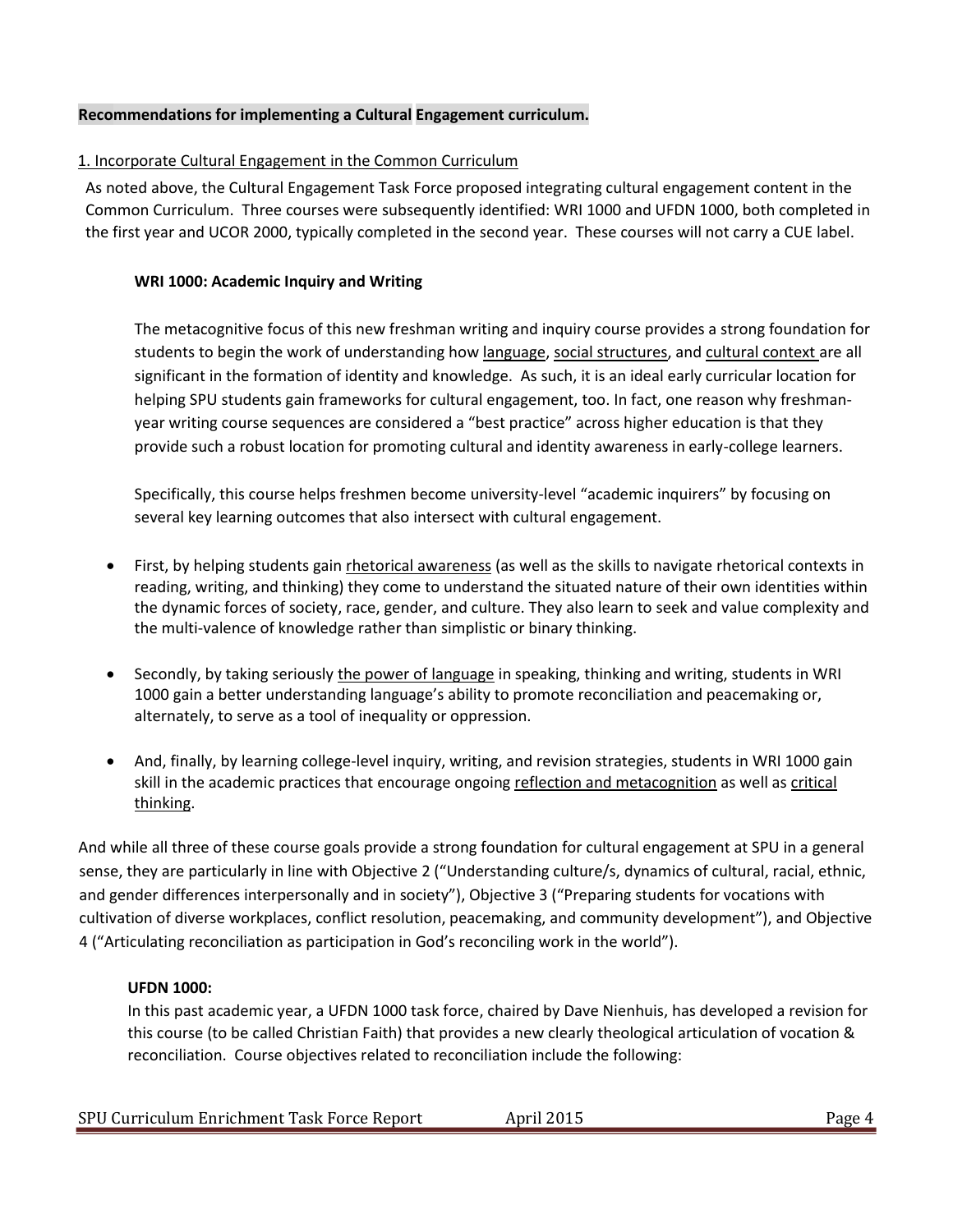- *Students will demonstrate an understanding of the varieties and impact of societal brokenness and its intersection with the students' lives.*
- *Students will be able to articulate how reconciliation functions as the orienting goal of the biblical story and, by extension, the Christian life.*

The revised course will begin in 2016-17. The task force plans to determine core readings and assignments in the 2015-16 academic year.

**UCOR 2000**: During the 2014-15 academic year the UCOR 2000 Revision Committee (Katya Drozdova , Ruth Ediger, Mike Hamilton (chair), Don Holsinger, and Debra Sequeira) worked to revise UCOR 2000 The West and the World so that the course would support the new Cultural Engagement framework. In doing so they determined a new course name, course description and objectives which are presented below.

|                     | <b>Current UCORE 2000</b>                                 | Proposed UCOR 2000                                       |
|---------------------|-----------------------------------------------------------|----------------------------------------------------------|
| <b>Course Title</b> | The West and the World                                    | The Emergence of the Modern Global System                |
|                     |                                                           |                                                          |
| <b>Course</b>       | Considers the question "From where                        | This course explores how the modern global               |
| <b>Catalog</b>      | have we come and where are we going?"                     | system was formed, with special emphasis on the          |
| <b>Description</b>  | Explores the history of interaction                       | history and patterns of human inequality that mark       |
|                     | between the West and the world from                       | today's societies. It also highlights social forces that |
|                     | the dawn of the modern global age                         | have challenged and alleviated inequality. As a          |
|                     | (about 1500) to the present. How has                      | Common Curriculum course at Seattle Pacific              |
|                     | Western civilization been influenced by                   | University, this course asks how we as Christians        |
|                     | and influenced other cultures? Key                        | should live in a world that is both deeply divided       |
|                     | themes are ideas, inventions, and                         | and globally interwoven. How at crucial times and        |
|                     | systems of interaction. The virtue of hope                | places in the past has the Christian vision for          |
|                     | motivates service as the Christian                        | equality broken through patterns of injustice,           |
|                     | response to a constantly changing world.                  | introducing reconciliation into contexts of              |
|                     |                                                           | inequality?                                              |
| Course              | 1. Cross--Cultural Perspectives                           | In addition to developing essential skills of analysis,  |
| <b>Learning</b>     | (empathizing with persons from                            | reading, writing, listening, and speaking, the           |
| <b>Objectives</b>   | different cultural traditions)                            | learning objectives for students in this course are:     |
|                     | 2. Cultural Literacy (where our                           | 1) To describe how the modern global system              |
|                     | Western Heritage interfaces our                           | developed over time                                      |
|                     | world)                                                    | 2) To recognize the dynamics of mutual cultural          |
|                     | 3. Historical--mindedness (the logic                      | influence within the modern global system and to         |
|                     | of Chronos, moments, eras over the<br>past six centuries) | empathize with persons from diverse cultural             |
|                     | 4. Living "Samaritan" (faithful Christians                | traditions                                               |
|                     | in a global age)                                          | 3) To explain patterns and histories of inequality       |
|                     |                                                           | within the modern global system*                         |
|                     |                                                           | 4) To articulate how the Christian vision for            |
|                     |                                                           | equality has introduced reconciliation into contexts     |
|                     |                                                           | of inequality in the past and how it offers hope for     |
|                     |                                                           | human flourishing in the future*                         |
|                     |                                                           |                                                          |
|                     | SPU Curriculum Enrichment Task Force Report               | April 2015<br>Page 5                                     |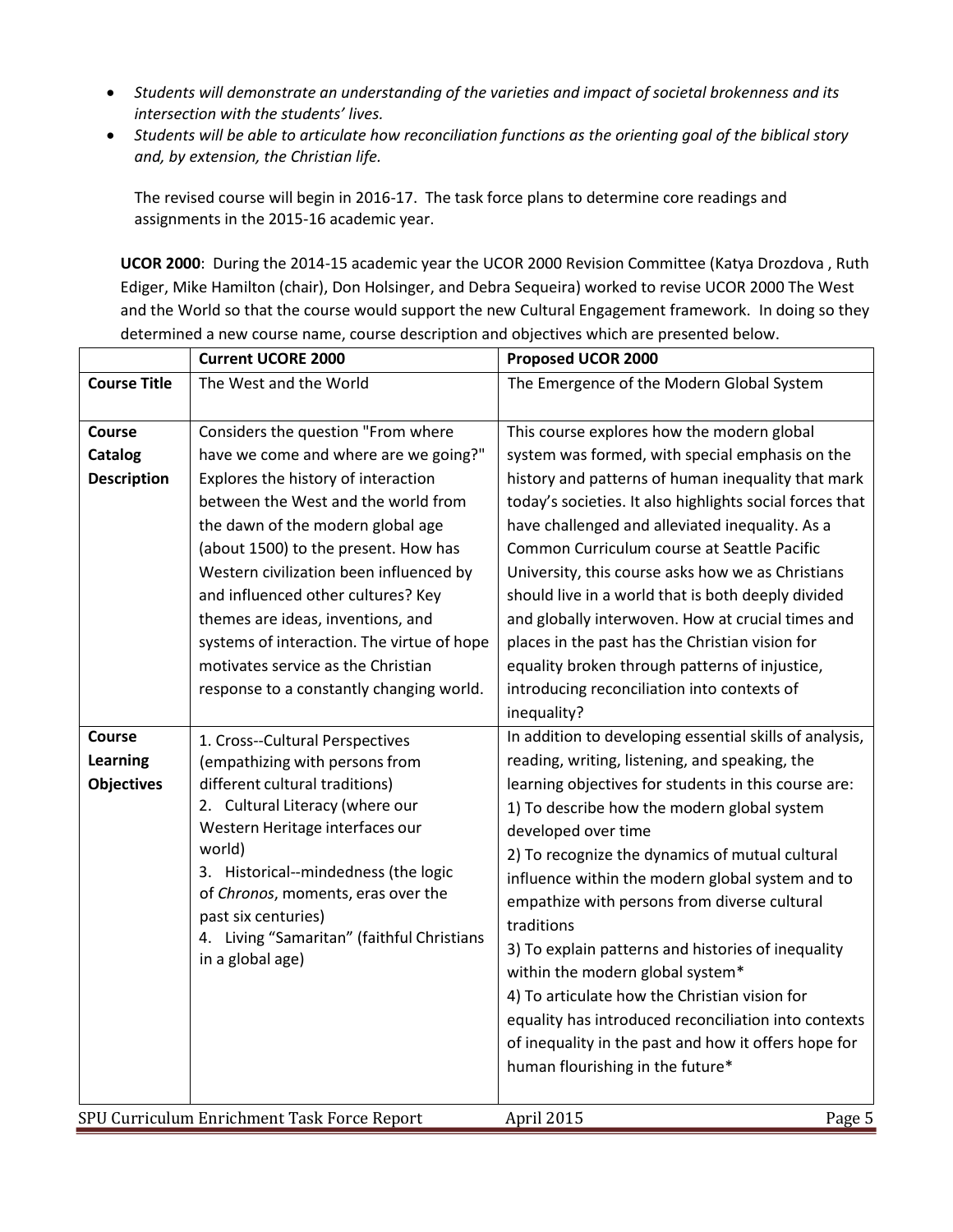\*Directly related to Cultural Engagement learning outcomes 1 and 4.

The UCOR revision committee also designed a series of learning modules that will help ensure the CUE learning outcomes are achieved. These modules along with documents describing the course and its learning outcomes and a sample syllabus are provided in the appendix.

- 1. Implement a one course "CUE" requirement for graduation. Courses that carry this label must be three or more credits and clearly articulate how students will achieve the designated CUE learning outcome(s). This requirement will apply to all undergraduate students, including transfer students. The Curriculum Committee will approve all CUE-designated courses. Departments are encouraged to provide as many CUE courses as possible. A preliminary list (not yet complete) of courses that could be revised to carry the CUE label is provided in the appendix.
- 2. Provide appropriate faculty development beginning in the 2015-16 academic year. We recommend the following:
	- A required diversity workshop for all faculty teaching in a course involved in the CE curriculum that year with openings for all faculty to participate on an optional basis. This workshop should be focused on three goals. 1) introductions to histories and theories of race in the United States 2) exercises that assist participants in identifying their own ethnic/racial stories as well as potential blind spots/implicit biases and identifying ways of navigating issues of race and ethnicity given one's particular social location and 3) workshopping with fellow participants to share approaches, resources, best practices depending on the area they seek to grow in that particular year. The workshop is not a single event, but part of an ongoing journey of cultivating a faculty culture that embraces these questions not as experts, but as part of their faithful development as teachers and Christians. Faculty participating in the CE program should be encourage to include this faculty development as part of their PDP. Funding should be made available to fund a faculty member to craft a multi-year curriculum to ensure the progressive development of participants as they grow through the years and as new faculty are brought into the fold. Funding should also be made available for the faculty who lead the workshop and for participants.
	- Working with the Center for Faculty Scholarship and Development, develop a plan for incorporating diversity into the regular rhythm of the annual faculty in-service between Winter and Spring quarters to ensure the entire faculty is getting exposure to resources and issues at least once every three to four years.
	- Including topics related to diversity and cultural engagement as part of the Day of Common Learning.
- 3. Phase-in implementation over 2 years. We recommend that the course revisions for UFND 1000 and UCOR 2000 outlined in this document be implemented in the 2016-17 academic year. The graduation requirement for the CUE course will apply to students who matriculate in fall 2017 and beyond. Courses with the CUE designation will be approved beginning spring 2016.
- 4. Identify curricular and co-curricular partnerships and activities that would help our campus community "understand and engage our multicultural and complex world" in ongoing ways. SPU already provides campus lectures, workshops and opportunities for community engagement that can infuse cultural engagement in the SPU undergraduate experience. Some of these activities could be linked to common curriculum or CUE-labeled courses.

| SPU Curriculum Enrichment Task Force Report | April 2015 | Page 6 |
|---------------------------------------------|------------|--------|
|---------------------------------------------|------------|--------|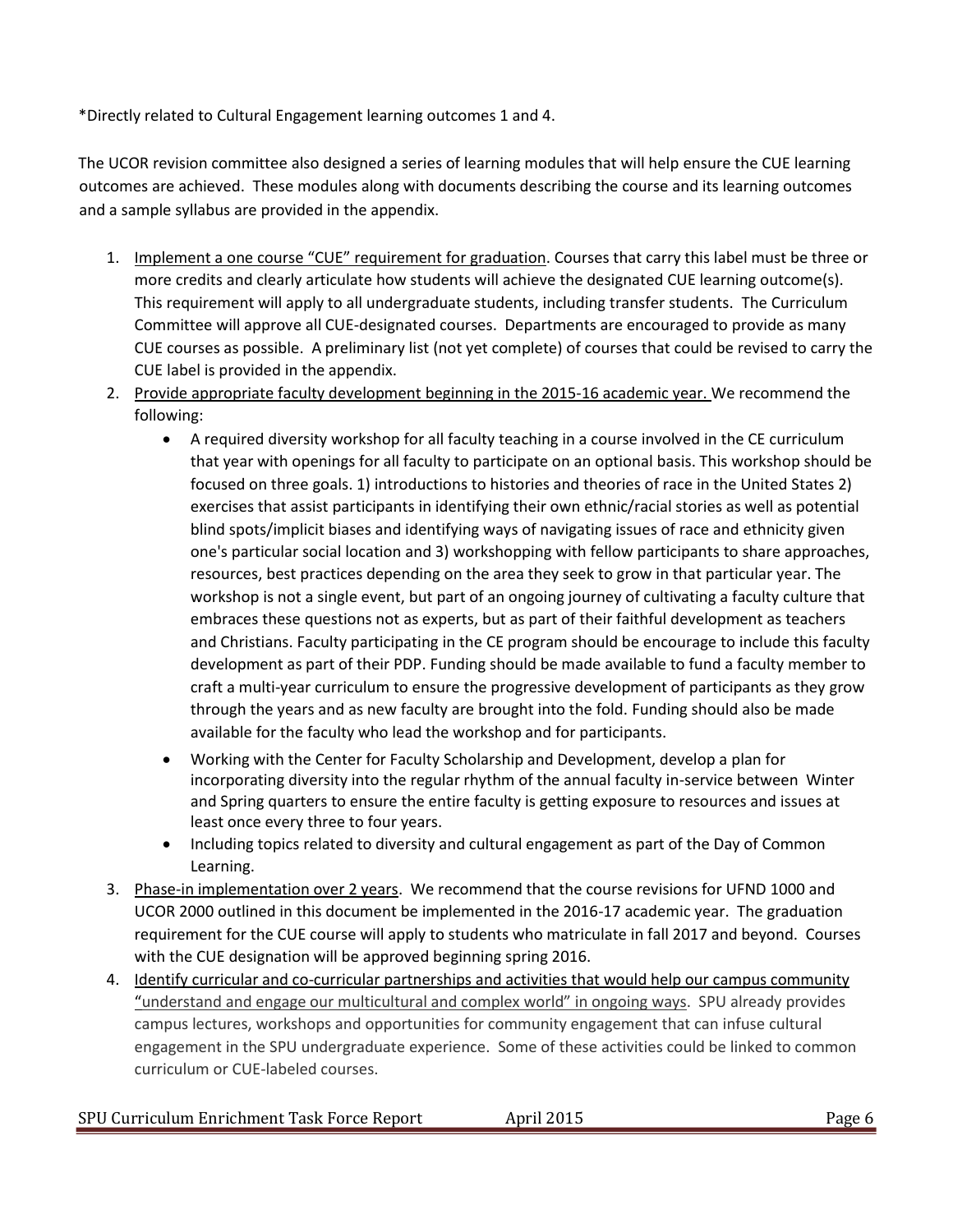- 5. Identify ways that faculty and courses involved with CUE may also contribute to the reconciliation, global and academic innovation initiatives.
- 6. Develop ways to assess achievement of CUE learning outcomes by students, and the effectiveness of faculty development.

# References

Darla K. Deardorff. "The Identification and Assessment of Intercultural Competence as a Student Outcome of Intercultural Competence as a Student Outcome of Internationalization at Institutions of Higher Education in the United States." *Journal of Studies in International Education* Fall 2006, Vol. 10, p 241-266.

Thomas F. Nelson Laird. Reconsidering the Inclusion of Diversity in the Curriculum**."** *Diversity and Democracy*  Association of American Colleges and Universities. Fall 2014, Vol. 17, No. 4. <http://www.aacu.org/diversitydemocracy/2014/fall/nelson-laird>

Thomas F. Nelson Laird and Mark E. [Engberg.](http://muse.jhu.edu/results?section1=author&search1=Mark%20E.%20Engberg) "Establishing Differences Between Diversity Requirements and Other Courses with Varying Degrees of Diversity Inclusivity." *[The Journal of General Education](http://muse.jhu.edu/journals/journal_of_general_education)* [Volume 60,](http://muse.jhu.edu/journals/journal_of_general_education/toc/jge.60.2.html)  [Number 2, 2011,](http://muse.jhu.edu/journals/journal_of_general_education/toc/jge.60.2.html) pp. 117-137.

# Additional Research:

Banks, James A. 2006. C*ultural Diversity and Education: Foundations, Curriculum, and Teaching*. 5th ed. Boston, MA: Pearson Education.———. 2010. "Approaches to Multicultural Curriculum Reform." In *Multicultural Education: Issues and Perspectives*, edited by James A. Banks and Cherry A.

Laura Bathurst, Gene Bigler, John Carvana, et al. "Undergraduate Diversity Requirement." University of the Pacific (Fall 2009).

Green, Madeleine F., ed. 1989. *Minorities on Campus: A Handbook for Enhancing Diversity*. Washington, DC: American Council on Education.

Hurtado, Sylvia, Jeffrey Milem, Alma Clayton-Pedersen, and Walter Allen. 1999. *Enacting Diverse Learning Environments: Improving the Climate for Racial/Ethnic Diversity in Higher Education*. ASHE-ERIC Higher Education Report 26 (8). Washington, DC: The George Washington University Graduate School of Education and Human Development.

Kitano, Margie K. 1997. "What a Course Will Look Like after Multicultural Change." In *Multicultural Course Transformation in Higher Education: A Broader Truth*, edited by Ann Intili Morey and Margie K. Kitano, 18–34. Boston, MA: Allyn & Bacon.

Lattuca, Lisa R., and Joan S. Stark. 2009. *Shaping the College Curriculum: Academic Plans in Context*, 2nd ed. San Francisco: Jossey-Bass.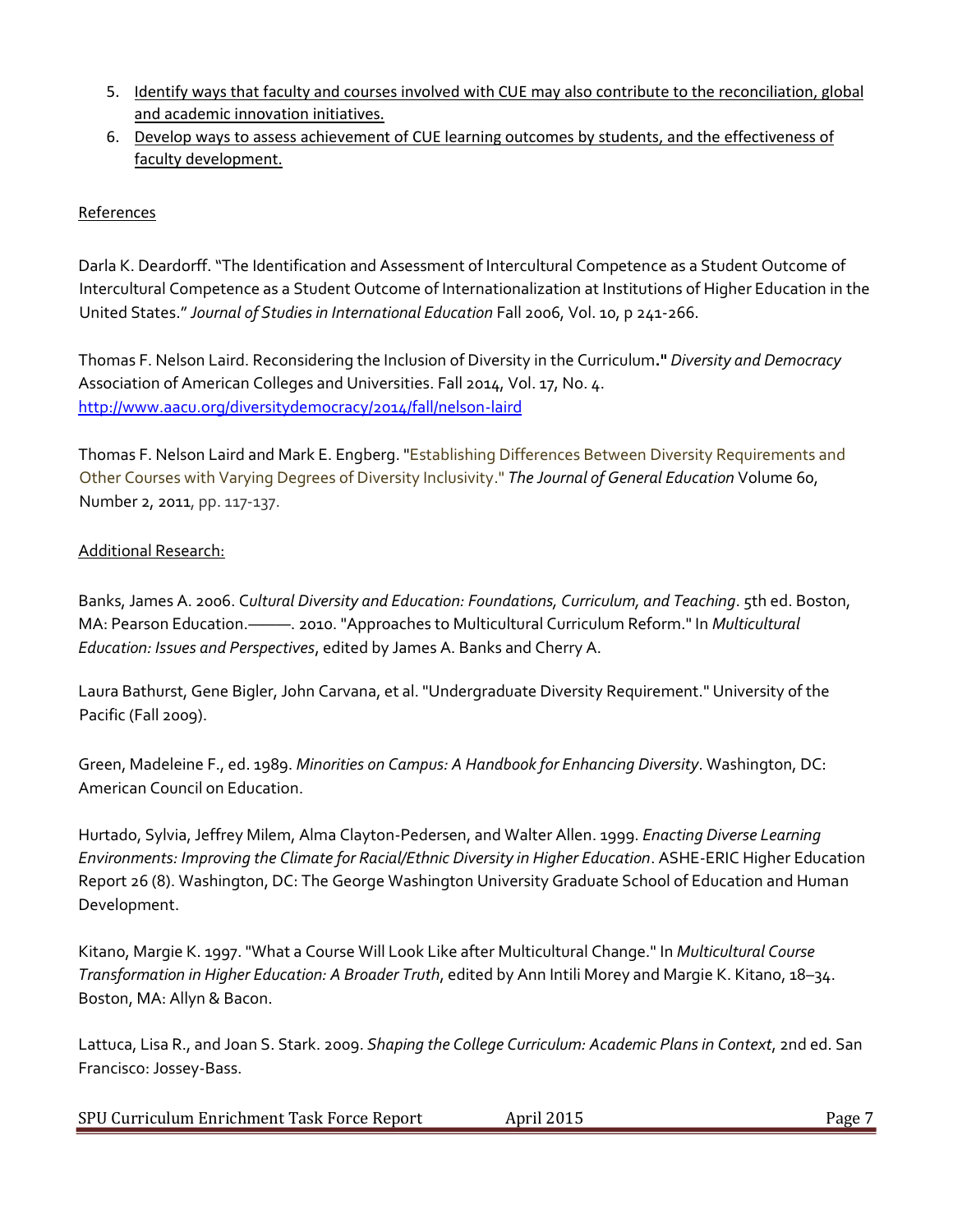McGee Banks, 7th ed., 233–56. New York: John Wiley & Sons. Bell, Lee Anne, and Pat Griffin. 2007. "Designing Social Justice Education Courses." In *Teaching for Diversity and Social Justice*, edited by Maurianne Adams, Lee Anne Bell, and Pat Griffin, 2nd ed., 67–87. New York: Routledge.

McIntosh, Peggy. 1990. "Interactive Phases of Curricular and Personal Re-vision with Regard to Race." Working Paper 219, Wellesley College Center for Research on Women, Wellesley, MA.

Merritt Moseley (Chair), Cathy Pons, Tracey Rizzo, Heon Lee. "Report on Diversity Requirements at Model Institutions Curriculum." University of New Mexico (May 2012). <https://diverse.unm.edu/common/documents/diversity-requirements-at-model-institutions.pdf>

National Leadership Council for Liberal Education and America's Promise. 2007. *College Learning for the New Global Century*. Washington, DC: Association of American Colleges and Universities.

Nelson Laird, Thomas F. 2011. "Measuring the Diversity Inclusivity of College Courses." *Research in Higher Education* 52, 572–88.

Schoem, David, Linda Frankel, Ximena Zúñiga, and Edith A. Lewis. 1993. "The Meaning of Multicultural Teaching: An Introduction." In *Multicultural Teaching in the Universit*y, edited by David Schoem, Linda Frankel, Ximena Zúñiga, and Edith A. Lewis, 1–12. Westport, CT: Praeger.

Thompson, Becky and Tyagi, Sangeeta. *Beyond A Dream Deferred: Multicultural Education and the Politics of Excellence.* Minneapolis: University of Minnesota Press, 1993.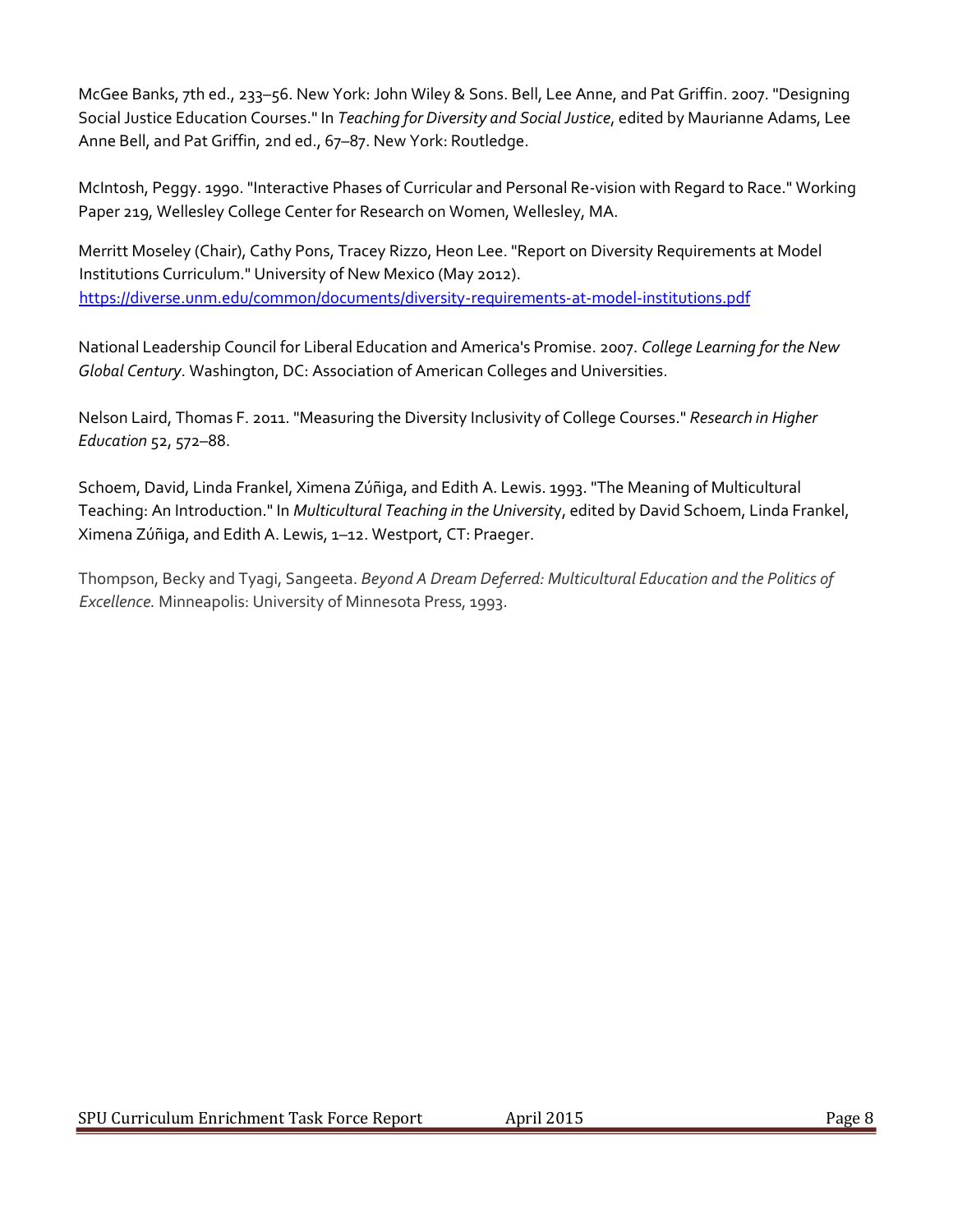# **UCOR 2000: The Emergence of the Modern Global System**

*(sample syllabus, March 1, 2015)*

# **Seattle Pacific University Mission Statement**

Seattle Pacific University is a Christian university fully committed to engaging the culture and changing the world by graduating people of competence and character, becoming people of wisdom, and modeling grace-filled community.

#### **Course Description**

*UCOR 2000: The Emergence of the Modern Global System* uses a "networks of interchange" approach to understand how the global world we live in came to be the way it is. Traditional Western Civilization courses focus on ideas, institutions and technologies birthed in the ancient and classical civilizations and brought to fruition in Renaissance Europe. After the Renaissance these ideas, institutions and technologies radiated outward to other parts of the world bringing "modernization," "development" and "progress" to people of every culture.

A networks of interchange approach, by contrast, recognizes that prior to the fifteenth century several trade and communication networks existed around the globe. The voyages of discovery linked together these regional networks into a new global system. This gave rise to patterns of trade that enriched the West, often at the expense of other parts of the world. The new global system also gave rise to cultural interchanges that altered every human society—sometimes for the better and sometimes for the worse.

This course explores how the modern global system was formed, with special emphasis on the history and patterns of human inequality that mark today's societies. It also highlights social forces that have challenged and alleviated inequality. As a Common Curriculum course at Seattle Pacific University, this course asks how we as Christians should live in a world that is both deeply divided and globally interwoven. How at crucial times and places in the past has the Christian vision for equality broken through patterns of injustice, introducing reconciliation into contexts of inequality?

#### **Learning Objectives**

*In addition to developing essential skills of analysis, reading, writing, listening, and speaking, the learning objectives for students in this course are:*

- 1) To describe how the modern global system developed over time
- 2) To recognize the dynamics of mutual cultural influence within the modern global system and to empathize with persons from diverse cultural traditions
- 3) To explain patterns and histories of inequality within the modern global system
- 4) To articulate how the Christian vision for equality has introduced reconciliation into contexts of inequality in the past and how it offers hope for human flourishing in the future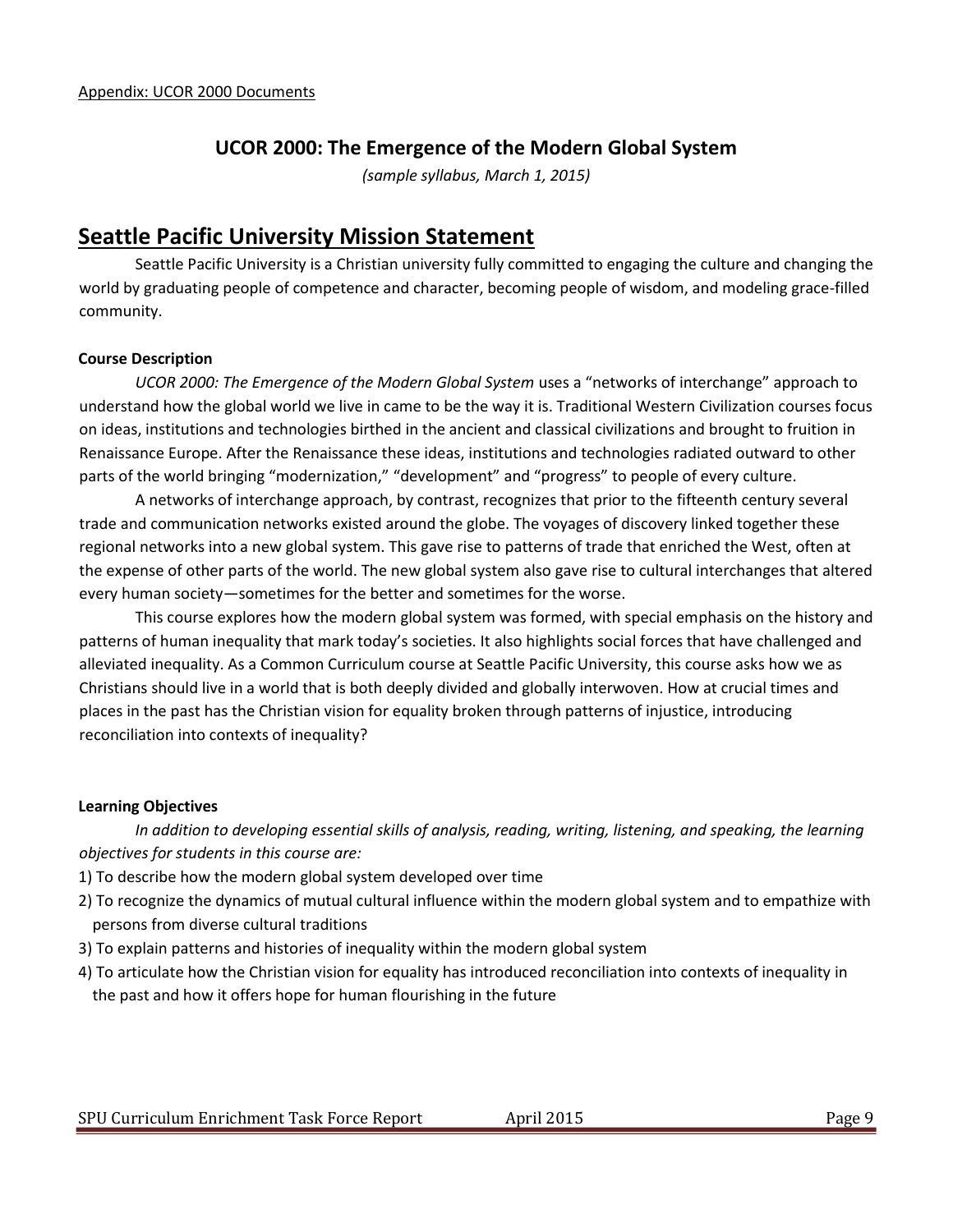## **Cultural Compentency (CC)**

SPU's Cultural Competency curriculum addresses the multicultural reality of our current local-global society. These courses have the aim of fostering cognitive, affective, behavioral, and Christian transformation that can be cultivated throughout life toward becoming people of wisdom. UCOR 2000 is an integral part of the global side of the Cultural Competency curriculum. Learning Objective #3 addresses cognitive transformation and Learning Objective #4 addresses Christian transformation.

To achieve these objectives this course has two Cultural Competency Learning Modules for Objective #3 and two for Objective #4. Each module is group of required texts and learning activities designed for in-depth investigation into the historical and contemporary dimensions of a focused topic that illuminates questions of equality and inequality.

### **Required Texts**

- Robert W. Strayer, *Ways of the World: A Brief Global History with Sources.* Bedford/St. Martin's.
- *Others as required by individual instructor*

### **Course Procedures and Requirements**

*To be completed by individual instructor*

#### **Grading**

*To be completed by individual instructor*

# **SAMPLE MENU of CULTURAL COMPENTENCY LEARNING MODULES UCOR 2000 The Emergence of the Modern Global System** *Preliminary Draft 3-1-15*

### **Learning Objective #3: To explain patterns and histories of inequality within the modern global system**

### **A. Formation and Expansion of the Modern Global System, ca 1400-ca 1700**

1) Columbus, da Gama, and the Origins of Global Inequality

- Texts: Excerpts from Adam Smith, *Wealth of Nations* (1776); excerpts from journals of the voyages of Christopher Columbus (1492) and Vasco da Gama (1498); video excerpts from *Columbus and the Age of Discovery* and *Into the Rising Sun: da Gama in India*.
- Learning Activities: Written responses to a set of seven questions about the motives and cross-cultural encounters of the European voyages, the patterns of inequality that were planted, and the ongoing debates about costs and benefits of the voyages.

### B. Enlightenments, Revolutions, and Imperialism, ca 1690-1898

- 1) Declarations of Rights, Declarations of Independence
- Texts: American *Declaration of Independence*, French *Declaration of the Rights of Man,* Simon Bolivar's *Jamaica Letter,* four political cartoons about the French Revolution, Olympe de Gouges's *Declaration of the Rights of*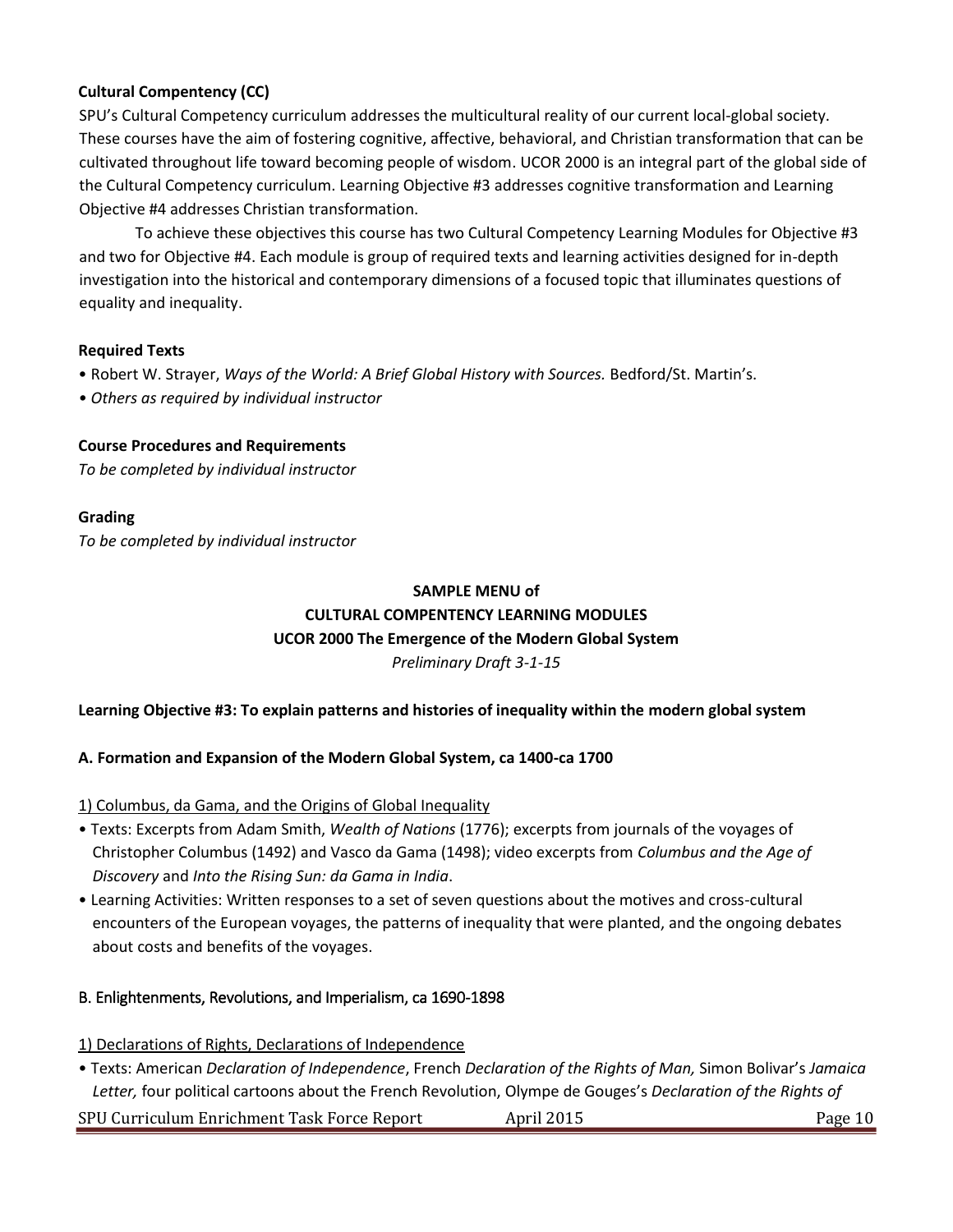*Woman*, excerpt from Elizabeth Cady Stanton's *Solitude of Self*, Frederick Douglass's "What to the Slave is the Fourth of July?"

• Learning Activities: (a) Written response to questions about underlying principles, differences and similarities, and evidence of common origins. (b) Rewrite the American *Declaration of Independence* as though it were being written for the people of twenty-first century America.

# 2) Assumptions of Racial and Cultural Inferiority at the Foundation of Western Imperialism

- Texts: Rudyard Kipling's poem *The White Man's Burden* (1899); HT Johnson's answer poem *The Black Man's Burden* (1899); Ernest Crosby's answer poem *The Real White Man's Burden* (1902); two editorial cartoons (1899); textbook illustration "Progressive Development of Man" (1912); video excerpt from *Hawaii's Last Queen* (1997).
- Learning Activities: Written responses and discussions. For the poems, on purposes, assumptions, rhetorical strategies, and what they each meant by the term "burden." For the three images, how does each depict the status of non-Western peoples? For the video, why did Americans overthrow Queen Liliuokalani? What difference did it make that Hawaii's monarch was a woman? Since this happened before the poetry wars, which poem best represents the Hawaii situation? How did the video portrayal of non-Western peoples compare to the three images?

# **C. Progress and Peril: 20th -21st Century Crises and Transformations, 1869-2014**

# 1) Voices of Global Feminisms

- Texts: Excerpts from Elizabeth Cady Stanton, *The Solitude of Self* (1892); Alexandra Kollontai, "Communism and the Family" (1920); Andrea Dworkin, *Life and Death* (1995); Combahee River Collective, *A Black Feminist Statement* (1977) Benazir Bhutto, "Politics and the Muslim Woman" (1985); and two statements issue by Zapatista Women: "Indigenous Women's Petition" and "The Women's Revolutionary Law" (both 1994).
- Learning Activities. Written response to questions about common concerns, differences, potential conflicts, challenges to their cultures, appeal to existing cultural values, accomplishments, and remaining obstacles yet to be overcome.

# 2) Industrialization and Injustice: Failures of Communism, Failures of Capitalism

- Texts: Karl Marx and Friedrich Engels, *The Communist Manifesto* (1848). Excerpts from Leo XIII, *Rerum Novarum*, or *Rights and Duties of Capital and Labor* (1891); and from Michael Sadler, *Report of the Select Committee on Factory Children's Labour* (1833).
- Learning Activity: Formal eight-page paper addressing the questions: What are some of the social injustices caused by nineteenth-century industrialization? What are the main arguments by Marx against Capitalism? What are the weaknesses of Marxism as Marx presents it? Why have both communism and capitalism failed to deal with the injustices of modern industrialization?

# 3) Fairness and History: The Global Environment, Development, and Moral Responsibility

- Texts: basic texts on the human contribution to global warming
- Learning Activities: The students divide into seven teams, each representing a nation (China, India, Brazil, Japan, Germany, U.S., and Russia). They will then represent their nation at an international symposium. Each team will research its nation's perspective, prepare a bibliography and essay, and then orally present their perspective at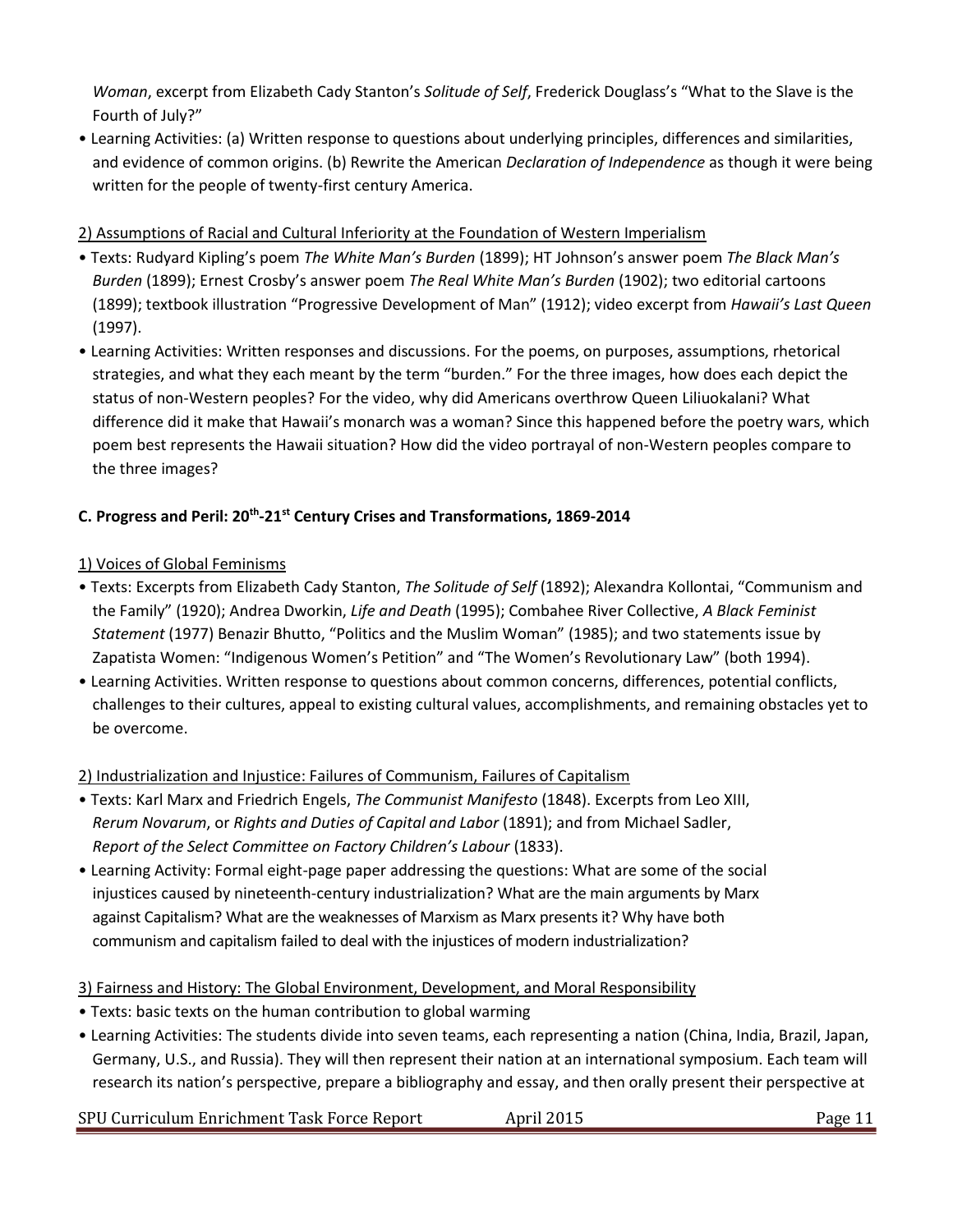the symposium. Questions include each nation's current position, its historic responsibility since 1500, factors influencing its perceptions, and possible paths forward to reduce human global impact.

# **Learning Objective #4: To articulate how the Christian vision for equality has introduced reconciliation into contexts of inequality in the past and how it offers hope for human flourishing in the future**

## **A. Formation and Expansion of the Modern Global System, ca 1400-ca 1700**

## 1) The Protestant Reformation and the Origins of Religious Freedom

- Texts: Excerpts from Erasmus, *In Praise of Folly* (1509); Martin Luther, *Concerning Christian Liberty* (1520); Luther, *Table Talk* (1566); *The Peace of Augsburg* (1555); *The Peace of Westphalia* (1648). Essay and images on the global spread of Christianity in the early modern period in Strayer, *Ways of the World,* 765-771.
- Learning Activities: Written reflection: a) compare Erasmus's and Luther's intentions, what responses their words may have drawn and from whom, and whether or not they succeeded. What did the peace settlements accomplish? And what did the fragmentation of Protestantism, the global spread of Christianity, and the multiplication of forms of Christianity suggest about the limitations of those peace settlements?

## B. Enlightenments, Revolutions, and Imperialism, ca 1690-1898

## 1) Breaking the Chains: Faith and Abolitionism

- Texts: Excerpts from Voltaire, *Candide* (1759); *Journals of John Wesley* (selected entries from 1759); Olaudah Equiano, *The Interesting Narrative of the Life of Olaudah Equiano* (1789); Mary Wollstonecraft *Vindication of the Rights of* Woman (1792); Josiah Bull *"But Now I See": The Life of John Newton*, (1868); Warren Thomas Smith *John Wesley and Slavery* (1986); Bill Moyers, *Amazing Grace* (1990). Excerpts from the videos *Africans in America: America's Journey Through Slavery* (1998); and *Amazing Grace* (1990, Michael Apted, dir.).
- Learning Activities: Students provide written responses to a set of questions, followed by small group discussions and a large group discussion. Students are encouraged to write down questions that are raised in their minds. Questions include: What, according to Voltaire, was the real "price of sugar" in Europe? Can you think of a comparable example in today's world? How does the selection from Voltaire's *Candide* illustrate the power of satire to effect social change? What does Equiano's question (Is not the slave trade entirely at war with the heart of man?) tell us about Equiano's view of human nature? Would it be just as accurate to ask "Is not the slave entirely a reflection of the heart of man?" Which of the two do you find more accurate? Why did Equiano want to be baptized? How much do you think it changed his conduct? What were the "chains" that Mary Wollstonecraft was seeking to snap? What specifically in Equiano's autobiography prompted John Wesley to write his letter to William Wilberforce? John Wesley launched a three-pronged attack on the Atlantic System in a single sentence. What were those three prongs? How long did it take to eliminate slavery from the Western Hemisphere?

### 2) The Experience of the Colonized: Faith, Powerlessness and Hope for the Future

• Texts: Ngugi wa Thiong'o, *The River Between* (1965); "Wanjiku: The Life of a Traditional Woman," Chapter 3 of Jean Davison, *Voices From Mutira* (1996).

|  | SPU Curriculum Enrichment Task Force Report | April 2015 | $P$ age |
|--|---------------------------------------------|------------|---------|
|--|---------------------------------------------|------------|---------|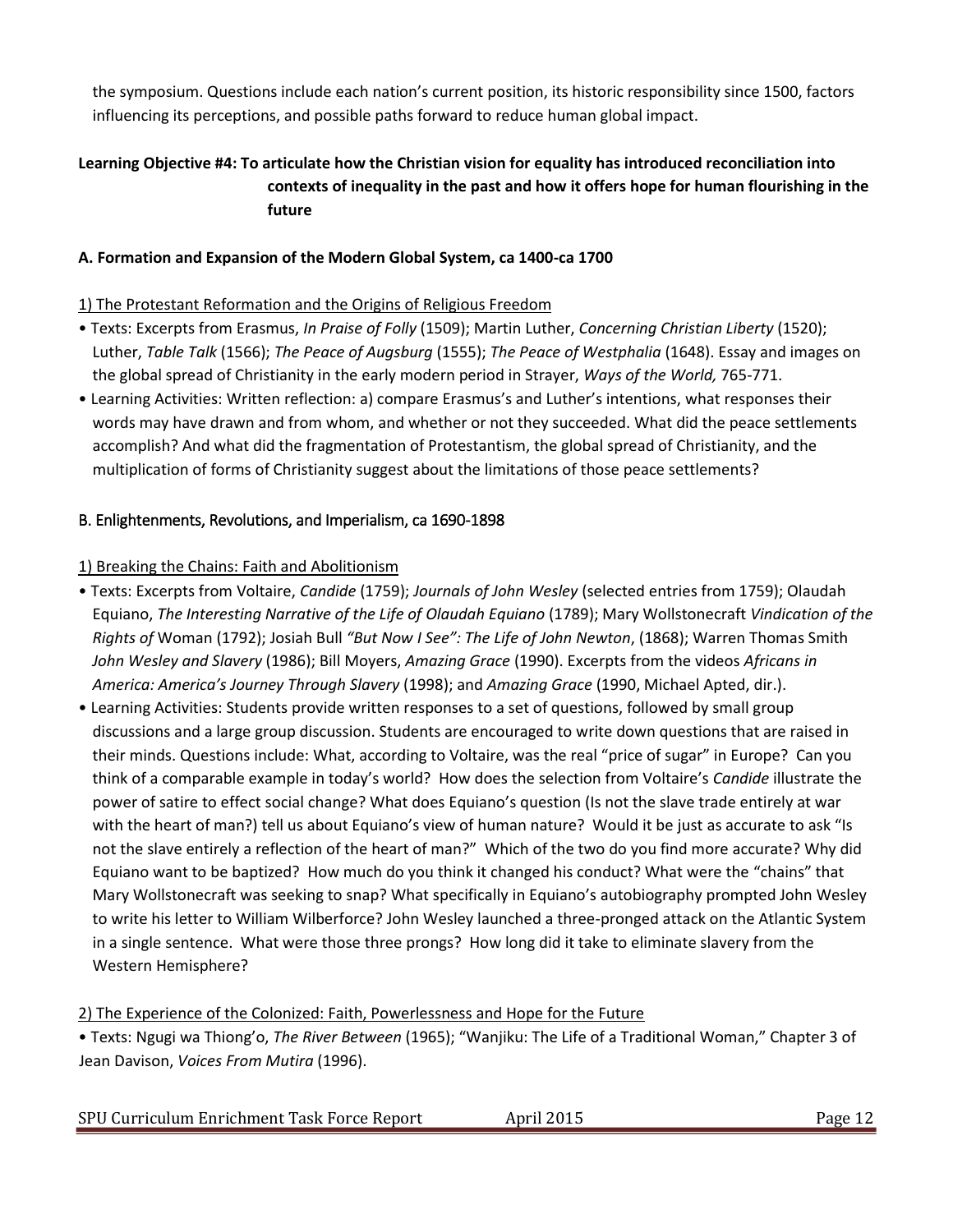• Learning Activities: Formal essay comparing one character from Ngugi's *The River Between* with the actual life story of Wanjiku. The *focus* of this analysis is to reflect on the question: "How can someone in a situation of powerlessness find hope for the future?" Specifically, reflect on (1) how the characters had to confront powerful outside influences; and (2) how (if at all) the character found grounds for hope. Place these fictionalized characters into the concrete, real-world context of both (1) particular events from their own time and place and (2) broad, long-term historical trends. Include a paragraph or two evaluating whether a fictionalized account can provide true historical insight—and if so, how. Then conclude, in light of your analysis, with a personal statement—either from an explicitly Christian or honestly non-Christian perspective—on the sources of hope in a world of power and violence.

## **C. Progress and Peril: 20th -21st Century Crises and Transformations, 1869-2014**

#### 1) Three Revolutions: Equality, Inequality, and Visions for Human Flourishing in the Future

- Texts: The Declaration of Independence (1776), French Declaration of the Rights of Man and Citizen (1789), The U.S. Constitution (1787), and the Manifesto of the Communist Party by Marx & Engels (1848)
- Learning Activities: Students will work together as a class developing a list of Bible passages on the question of equality and use these inductively to develop some Christian principles of equality. Then they will do written reflections and discussions on questions such as: What type of equality does each text present based on what reasoning? What inequalities does each text attempt to rectify in the society or historical era to which it applies? What specific social, economic, political, and cultural aspects can you name as historical evidence and context of this inequality? How does the text propose to rectify the inequality – what specific actions does it prescribe, to be taken by whom, to what effect, and based on what justification? What is the role of, or attitude toward, God and Faith conveyed by each of these texts? What is the role of Christianity in the historical context of each of the consequent revolutions? How does a Christian vision of equality and compare to these ideas, events, and outcomes?

### 2) The Holistic Christian Vision for Racial Equality: Comparing South Africa and the United States

- Texts: Desmond Tutu, "Apartheid's 'Final Solution'" (1984 Nobel Peace Prize Lecture); Tutu, "Truth and Reconciliation," (excerpt from *God Has a Dream*, 2004); Tutu, "Look to the Rock from Which You Were Hewn," (2004 Nelson Mandela Lecture 2004). "The Case of South Africa: Ending Apartheid," in Strayer, *Ways of the World*, pp. 1097-1102. Excerpts from Martin Luther King Jr, "Why Jesus Called a Man a Fool" (1967 sermon).
- Learning Activities: Written reflection and discussion. (a) Why have passage of the Civil Rights Act (1964) and the Voting Rights Act (1965) left King unsatisfied? What does he want for black Americans? What does he want for white Americans? What is his Christian reasoning? What evidence is there that this proceeds from his own personal Christian faith? (b) What are Tutu's complaints about apartheid? What is his vision for post-apartheid South Africa? Why is he unsatisfied? What is his Christian reasoning regarding reconciliation? What is his Christian reasoning regarding economic opportunity? What evidence is there that this proceeds from his own personal Christian faith?

### 3) Christian Churches and the Fall of European Communism